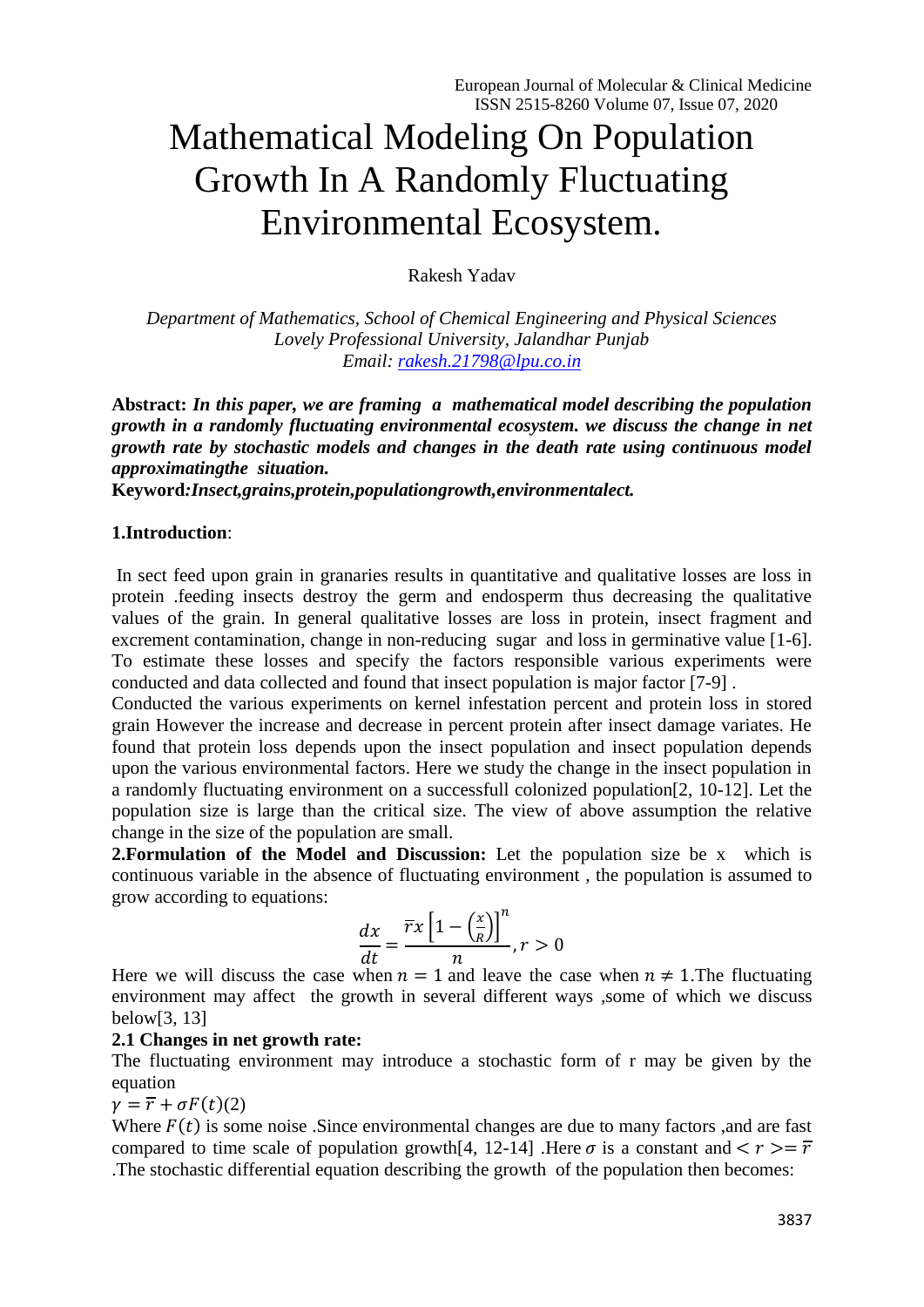$$
\frac{dx}{dt} = \overline{r}x\left(1 - \frac{x}{R}\right) + \sigma x\left(1 - \frac{x}{R}\right)F(t)
$$
\nOn comparing to equation (3) with the FokkaPllank equation:

\n
$$
\frac{\partial P}{\partial t} = -\frac{\partial}{\partial x}\left[a(x)P + \frac{1}{2}\frac{\partial^2}{\partial x^2}b(x)P\right](4)
$$
\nWe can write

\n
$$
a(x) = \left(1 - \frac{x}{R}\right)\left(\overline{r} + \frac{\sigma^2}{2}\right)\left(1 - \frac{2x}{R}\right)
$$
\n(5)

\n
$$
b(x) = \sigma^2 x^2 \left(1 - \frac{x}{R}\right)^2
$$

The boundaries  $x = 0, x = K$  are singular, approx.  $x = 0, a(x) \approx (r + \frac{\sigma^2}{2})$  $\frac{y}{2}$ ) xandb(x) =  $\sigma^2 x^2$ 

and by the classification of singular boundaries, the boundary  $x=0$  is an inaccessible natural boundary and never be reached .

Similarly, the boundary at  $x=k$  is a natural boundary and cannot reached in a finite time .This process describes a population which is far from extinction and which fluctuates about some average value  $(\langle k \rangle)$  due to fluctuations in the net growth rate [5]. The state probability density function given by equation

$$
P\left(\frac{x}{y},\infty\right) = \frac{c}{b(x)} e^{2\int_0^x \left[\frac{a(\zeta)}{b(\zeta)}\right] d\zeta}
$$
(6)

Where C is determined by the condition  $\int P(x/y, \infty) dx = 1$ Using equation  $(5)$  in equation  $(6)$ . We arrive at

$$
P(x, \infty) = C_x \left(\frac{2\overline{r}}{\sigma^2} - 1\right) \left(1 - \frac{x}{R}\right) \left(\frac{2\overline{r}}{\sigma^2} + 1\right) \tag{7}
$$

Where C is the normalization constant. In equation (8) quantities  $\left(\frac{2\bar{r}}{\sigma^2} - 1\right)$  and.  $\left(\frac{2\bar{r}}{\sigma^2} + 1\right)$ are replaced by  $\left(\frac{2\bar{r}}{\sigma^2} - 2\right)$  and.  $\left(\frac{2\bar{r}}{\sigma^2} + 2\right)$  respectively .If  $\left(\frac{2\bar{r}}{\sigma^2}\right)$  $\left(\frac{27}{\sigma^2}\right)$  < 1 the density function (7) is U shaped indicating the tendency of the population to be either near zero or near R.

If  $\left(\frac{2r}{2}\right)$  $\left(\frac{27}{\sigma^2}\right)$  > 1 then the density function (7) is monotonically increasing and graph is of J shaped, indicating accumulation of the population near R[6].The minimum of the U-shaped distribution is given by

$$
a(x) = \frac{1}{2} \frac{db}{dx} i \cdot ex = \left(1 - \frac{2\overline{r}}{\sigma^2}\right) \frac{R}{2}
$$

To drive the time dependent probability density function, we introduce the variable

$$
Z = \frac{1}{\sigma} \left[ \frac{\log \frac{x}{1-x}}{R} \right]
$$
  
\n
$$
dz = \left[ \sigma x \left( \frac{1-x}{R} \right) \right] dx
$$
\n(8)

\nEquation (4) becomes  $\frac{dz}{dt} = \left( \frac{\overline{r}}{\sigma} \right) + F(t)$ 

\n(9)

\nWhich is the stochastic differential equation for an unrestricted weiner process; hence the Fokker Planck equation satisfied by the probability density function of is  $z, g\left( \frac{z}{z_0}, t \right)$ 

$$
\frac{\partial g}{\partial t} = -\frac{\partial}{\partial z} \left( \frac{\overline{r}}{\sigma} \right) g + \frac{1}{2} \frac{\partial^2 g}{\partial z^2} (10)
$$
  
With the boundary conditions  $\lim_{z \to \pm \infty} g \left( \frac{z}{z_0}, t \right) = 0$  (11)  
Corresponding to the inaccessible boundaries  $x = 0 (z = -\infty)$  and  $x = R(z = +\infty)$  also  
 $g \left( \frac{z}{z_0}, t \right) = \frac{1}{\sqrt{2\pi t}} e^{\left[ -\frac{1}{2t} \left( \frac{z - z_0, rt}{\sigma^2} \right) \right]} (12)$   
Using equation (10) into (13) we get

 $t)$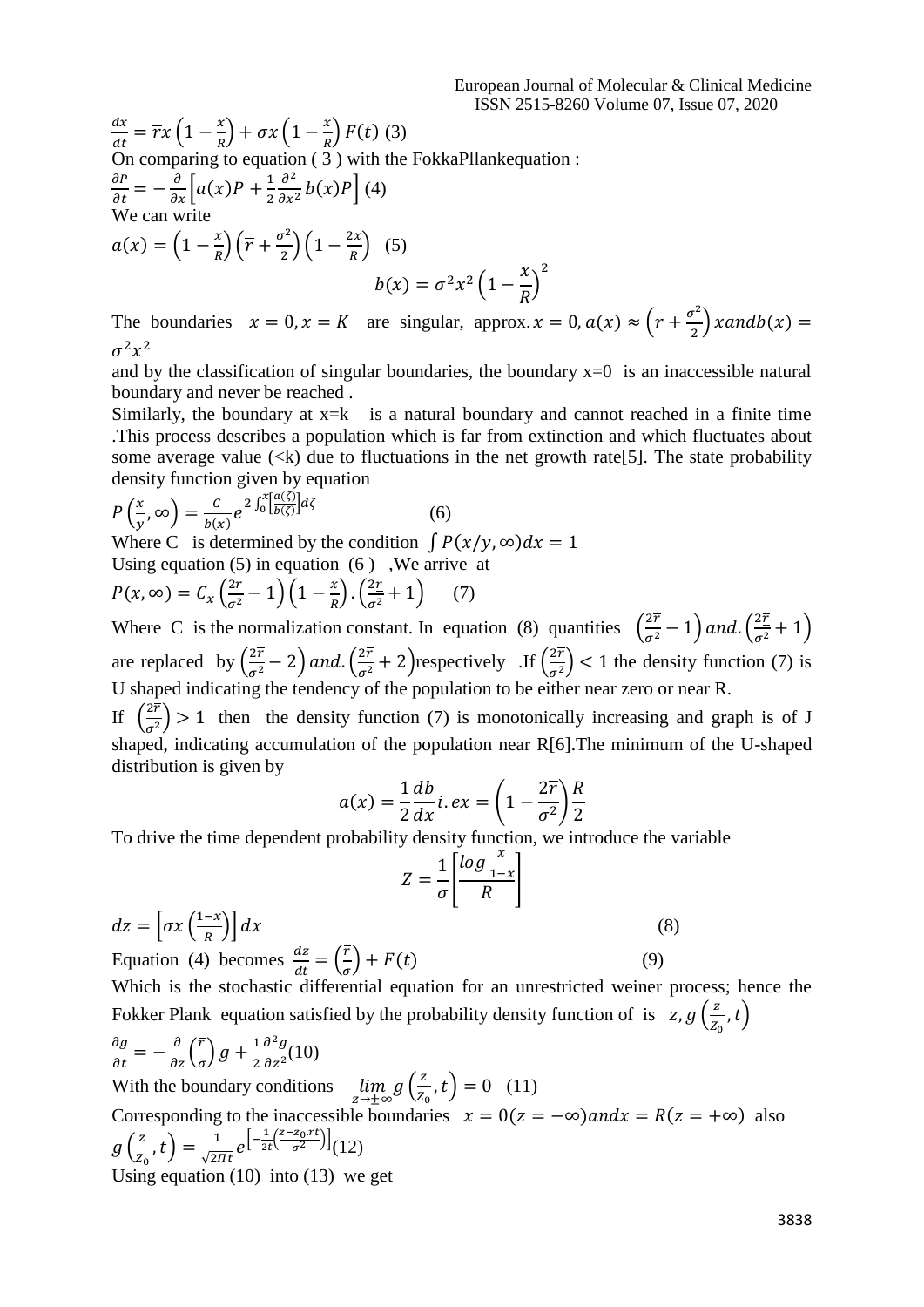European Journal of Molecular & Clinical Medicine ISSN 2515-8260 Volume 07, Issue 07, 2020

$$
P\left(\frac{x}{y},t\right) = \frac{1}{\sigma\sqrt{2\pi t}y^2x\left(1-\frac{x}{R}\right)}exp\left[-\frac{1}{2t}\left(\frac{1}{\sigma}\log\frac{x}{y}-\frac{1}{\sigma}\log\frac{1-x/R}{1-y/R}-\frac{rt^2}{\sigma}\right)\right]
$$
(13)

Which is the density function determining the behavior of the population using above probability function various moments of x can be calculated by numerical integration .When  $R > -\infty$  i.e either the population is for from saturation or the supply of food in unlimited the integration can be evaluated analytically[7] .for this the equation (9) gives

$$
x = e^{\sigma_z}
$$
  
\n
$$
\int_0^R xP(x/y, t) dx
$$
  
\n
$$
= \int_{-\infty}^{+\infty} e^{\sigma_z} g\left(\frac{z}{Z_0}, t\right) dz
$$
  
\n
$$
= \exp\left(\frac{\sigma^2 t}{2}\right) \exp\left\{\sigma\left(Z_0 + \frac{\overline{r}t}{\sigma}\right)\right\}
$$
  
\n
$$
= y e^{\overline{r}t} \exp\left(\frac{\sigma^2 t}{2}\right)
$$
  
\nAs compared to  $x = y e^{\overline{r}t}$  (16) (15)

For the deterministic case in the absence of random fluctuations . Now we have

$$
Var(x) = \langle x^2 \rangle - \langle x \rangle^2 = y^2 e^{2\overline{r}t} [exp(\sigma^2 t) - 1]
$$
  
=  $\langle x \rangle^2 [exp(\sigma^2 t) - 1]$  (17)

As compared to zero variance for the deterministic case. The coefficient of variation is given by

$$
\frac{[Var(x)]^{1/2}}{\n(18)
$$

As t increases ,the coefficient of variation is increasing and already for moderate times the average cannot describe the growth of the population.

**2.2 Change in the death rate:**If the number of Zygotes (a cell formed by the union of two germ cells) produced is large compared to the adult population, and is therefore relatively less subject to random fluctuations[8] .then random variation will occur mostly in the death of adults .We now drive a continuous model approximating this situation.

Let the deterministic birth rate be  $\lambda_x$  when the population size is x. Let  $\mu \Delta t$  be the probability for a given individual to die in time  $\Delta t$ , (independent of the age of the individual). If  $x(t)$  is the number of individuals at time t, the number of individuals at time  $(t + \Delta t)$  is a random variable which takes the value.

$$
x(t + \Delta t) = x(t) + \lambda_x \Delta t_{-i}(1)
$$
  
\nWith probability  $\frac{x(t)}{i} \mu^i (\Delta t)^i (1 - \mu \Delta t)^{x-i} (2)$   
\nUp to first order in  $\Delta t$  the number *i*is Poisson distributed since  
\n $< i > = \mu x \Delta t(3)$   
\n $< i^2 > = \mu x \Delta t (1 - \mu \Delta t) + (\mu x \Delta t)^2 (4)$   
\nThus from equations (3), (4), (1) we get  
\n $< x(t + \Delta t) - x(t) > = < \Delta x(t) > = (\lambda_x - \mu_x) \Delta t(5)$   
\n $< [\Delta x(t)]^2 > = \lambda_x (\Delta t) + 2\lambda_x x \mu (\Delta t)^2 + x \mu \Delta t (1 - \mu \Delta t) + (x \mu \Delta t)^2 (6)$   
\nTherefore  
\n
$$
\lim_{\Delta t > 0} \frac{1}{\Delta t} < \Delta x(t) > = \lambda_x - \mu_x
$$
  
\n
$$
\lim_{\Delta t > 0} \frac{1}{\Delta t} < \Delta x(t) >^2 = \mu x
$$
\n(8)

If  $\lambda_x$  is chosen to be of the same form as  $\lambda(n)$  of model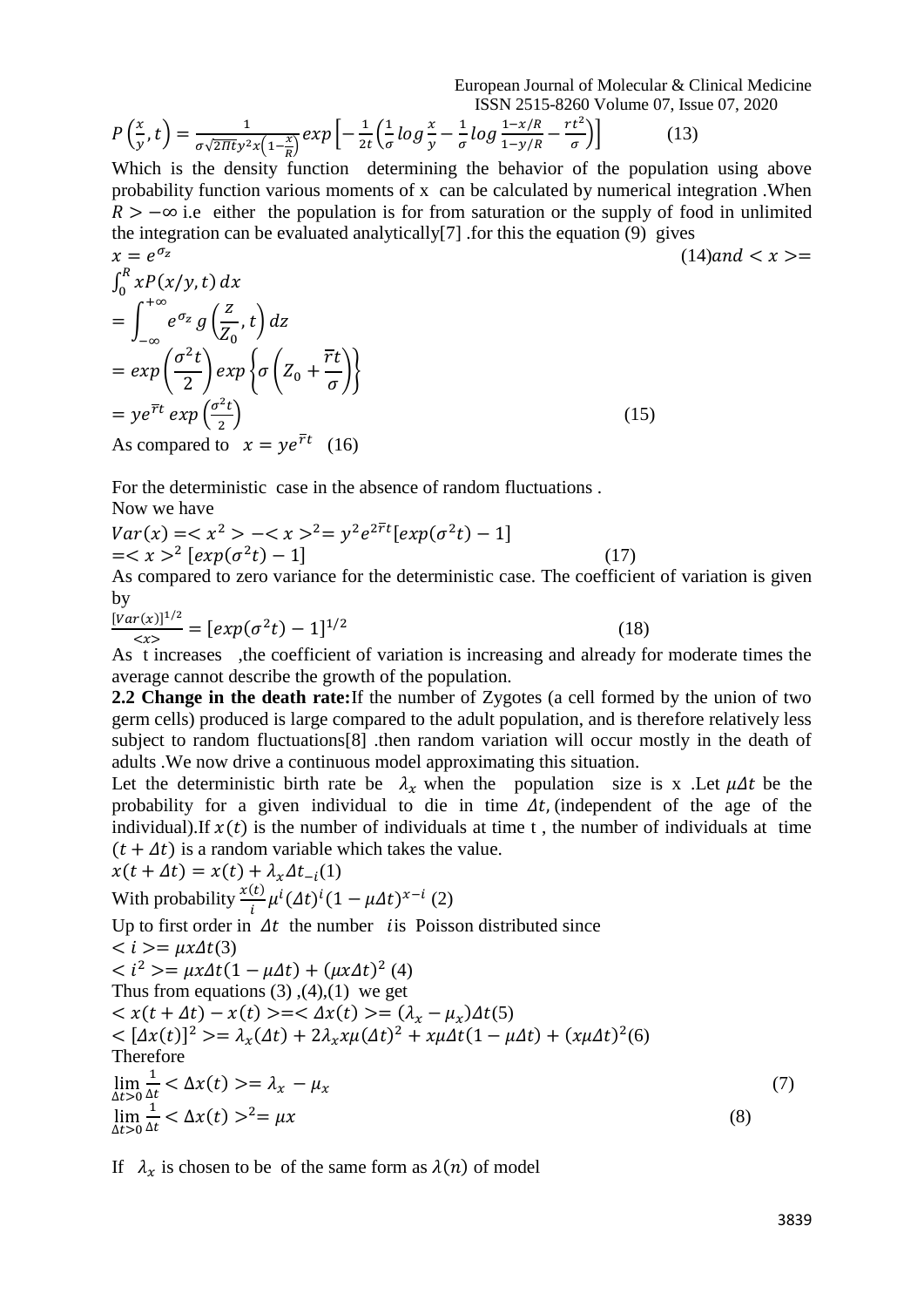$\lambda(n) = \lambda \left[1 - \left(\frac{n}{n}\right)\right]$  $\left(\frac{n}{R}\right) \alpha$  with  $\alpha = 1$  (9)

Using equation (7) and (8) the Fokker Plank equation (1.4) for the continuous model is given by

$$
\frac{\partial P}{\partial t} = -\frac{\partial}{\partial n} \Big[ a(x)P + \frac{1}{2} \frac{\partial^2}{\partial x^2} b(x)P \Big]
$$
  
With  $a(x) = rx \Big( 1 - \frac{x}{R} \Big)$ ,  $= \lambda - \mu$ ,  $R = K \Big( 1 - \frac{\mu}{\lambda} \Big)$  (11)  
 $b(x) = \mu x(12)$  (12)

Here we may remark that if we had assumed the probability for a given individual to die in time  $\Delta t$  to be not constant  $(\mu \Delta t)$  but of the form  $\left[1 + \left(\frac{x}{\mu}\right)\right]$  $\left(\frac{x}{k}\right) \Delta t$ , R in equation (11) would have been relard to K in the same fashion in model (9), but  $b(x)$  would have become  $\mu x (1 + (x/K)^k).$ 

Thus in deriving equation (12) ,we have incorporated the reduction in fertility due to the limitation of food, but neglected the increase in the probability of death.

Determination of Steady State Distribution:To determine the steady state distribution , we suppose that the variable x is confirmed to  $x \ge 0$ , with boundary condition  $x = 0$  being singular  $[b(0) = 0]$ . Near  $x = 0$ ,  $b(x) = \mu x$  and  $a(x) \approx r x$ 

And that the boundary condition is an exit boundary i.e whatever reaches the boundary  $n = 0$ is trapped there forever , corresponding to the extinction of the population [9].

For large values of  $x(n > R)$ ,  $a(x) = (\frac{r}{R})$  $\frac{r}{R}$ )  $x^2$  and  $x = \infty$  is an entrance boundary. Thus eventually is bound to occur and the steady state probability density function is zero for all  $x > 0$ .

To determine the value of  $P\left(\frac{x}{x}\right)$  $(\frac{\pi}{y})$ , t) we transform the Fokker- Plank equation (10) by using some transformation  $dx$  $\sqrt{\mu x}$ 

$$
z = 2\left(\frac{x}{\mu}\right)^{1/2} (13)
$$
  
\n
$$
P(x/y, t) = \frac{g(\frac{z}{z_0}, t)}{\sqrt{\mu x}}
$$
 (14)

In the light of equations  $(12)$ ,  $(13)$ ,  $(14)$  we arrive at,  $\frac{\partial g}{\partial t} = -\frac{1}{2}$ 2  $\frac{\partial}{\partial z}(rz - \frac{rz^3\mu}{4R})$  $\frac{z^3\mu}{4R} - \frac{1}{z}$  $\frac{1}{z}$ )g +  $\frac{1}{2}$ 2  $\partial^2 g$  $\frac{\partial g}{\partial z^2}(15)$ Now on solving the equation by using simple transformation we get  $\zeta = z \left( \frac{r \mu}{4R} \right)$  $\left(\frac{r\mu}{4R}\right)^{1/4}$  ,  $\alpha = 2\left(\frac{rR}{\mu}\right)$  $\left(\frac{rR}{\mu}\right)^{1/2}$ ,  $J=\frac{1}{4}$  $rac{1}{4}$  t  $\left(\frac{r\mu}{R}\right)$  $\left(\frac{r\mu}{R}\right)^{1/2}$ (16)

So equation (16) reduces to  $\frac{\partial g}{\partial t} = \frac{\partial}{\partial \zeta} \left[ \left( \frac{1}{\zeta} \right)$  $\frac{1}{\zeta} - \alpha \zeta + \zeta^3 g + \frac{1}{2}$ 2  $\partial^2 g$  $\frac{\partial g}{\partial \zeta^2}(17)$ 

If we replace  $1/\zeta$  by  $-1/\zeta$  then above equation becomes similar to the equation which has been studied in the theory of noise in the laser [4] .

Approximate solutions to equation (10) can be derived for tow regimes:

1. The Malthusion regime when the initial size y is small ( $y < R$ , or equivalently R - − − − −−> ∞)

2. The regime in which yy  $\approx R$  for the Maelthus regime  $a(x) \approx rx$  so that  $P(x/y, t) = \frac{2r}{t}$  $\frac{2r}{\mu} exp \left[ \frac{2rx + ye^{rt}}{\mu e^{rt-1}} \right]$  $\left[\frac{rx+ye^{rt}}{\mu e^{rt-1}}\right]I_1\left[\frac{4r}{\mu}\right]$  $\mu$  $\sqrt{xy}$  $e^{rt/2} - e^{-rt/2}$  $(18)$ According to the density equation, the Ith moment of  $x(t)$  is given by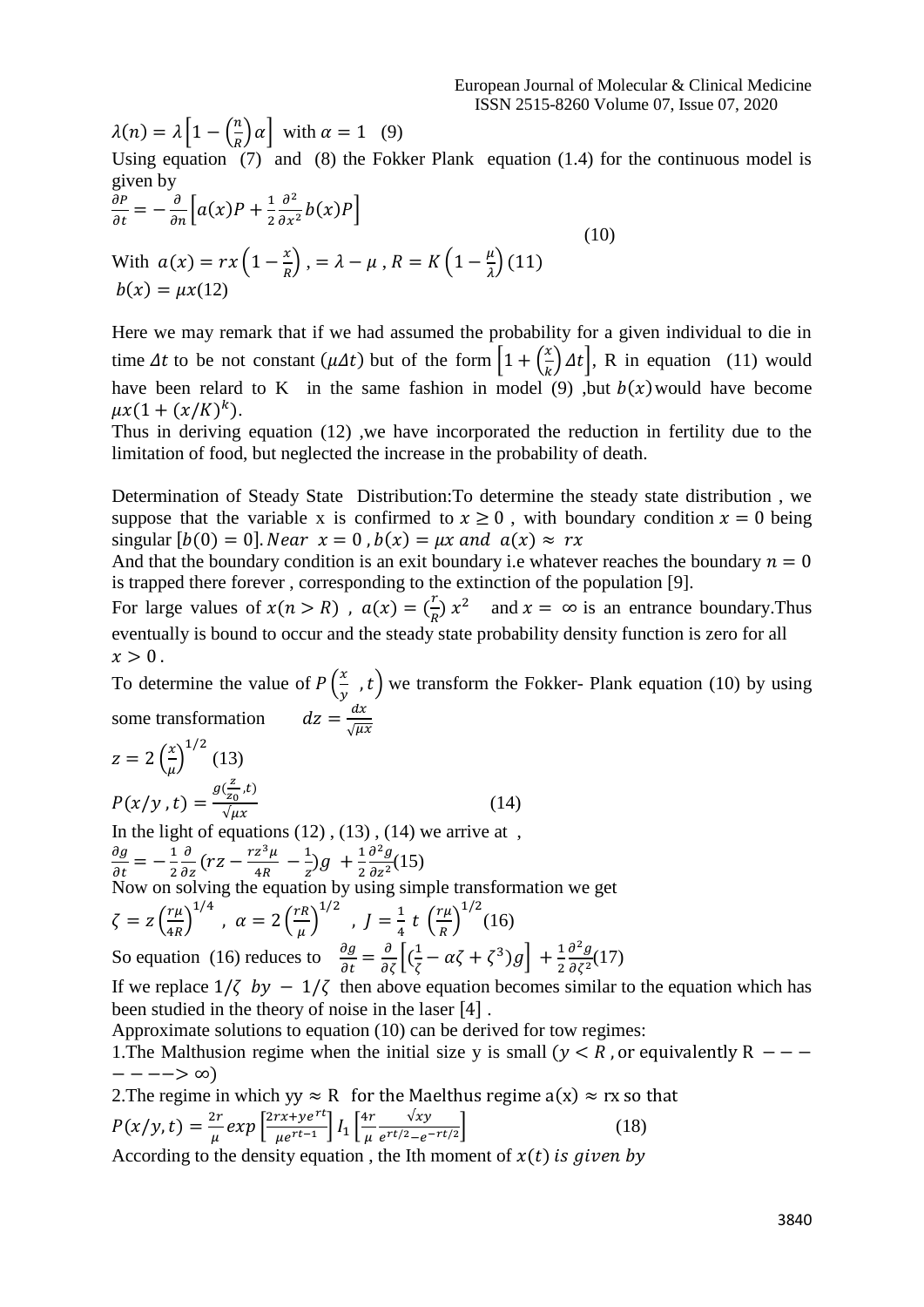European Journal of Molecular & Clinical Medicine ISSN 2515-8260 Volume 07, Issue 07, 2020

$$
\langle x^{e}(t) \rangle = \int_{0}^{\infty} x^{e} P(x/y, t) dx = y e^{rt} \left[ \frac{\mu(e^{rt})}{2r} \right]^{e-1} exp\left[ -\frac{2r}{\mu} \frac{y}{(1-e^{-rt})} \right] \Gamma(I+1) F\left[ I + 1; 2; \frac{2ry}{\mu(1-e^{-rt})} \right] (19)
$$
  
\nIn particular buy using the standard formula  $F(a; a; z) = e^{z}$  (20)  
\n $F(a + 1; a; z) = (a + z/a) F(a; a; z) (21)$   
\nWe obtain  $\langle x(t) \rangle = y e^{rt}$  (22)  
\n $\langle x^{2}(t) \rangle - \langle x(t) \rangle^{2} = \frac{\mu}{r} \langle x(t) \rangle (e^{rt} -)$   
\nThe average value given by equations (24) is identical to the Malthusian deterministic  
\nbehavior  
\n $b(x) = 0$ . This is expected value since  $a(x)$  is linear in x. The Probability of population  
\n $\int_{0}^{y} \Pi(\eta) d\eta$  (24)

growing without limit is 
$$
T\left(\frac{\infty}{y}\right) = \frac{\int_0^y \Pi(\eta)d\eta}{\int_0^\infty \Pi(\eta)d\eta}
$$
 (24)  
where  $\Pi(\eta) = exp(-2\int_0^{\eta} \frac{a(y)}{b(y)} dy)$  (25)  
substituting for a(y) and b(y) from equations (10) with  $R = \infty$ , *We get*  

$$
T\left(\frac{\infty}{y}\right) = 1 - e^{-2ry/\mu}
$$
 (26)

Thus for r >0, the population will keep growing with probability  $1 - e^{-2ry/\mu}$  and will become extinct with probability  $1 - e^{-2ry/\mu}$ the fate of the population is extinction. So the probability of population having any size greater than zero.at infinite time is zero[10] .In the Malthusian regime ,the validity of the approximation is limited to short times and the limit t approaching to infinity have no meaning in this context.

In the regime 
$$
y \approx R
$$
;  $\frac{x-y}{R} \ll 1$  and we can take  $a(x) \approx r[R - x]$ ,  $r > 0$  (27)  
Let us define the parameter by  $\eta = \frac{2rR}{\mu}$ 

For  $\eta > 1$  the boundary  $x = 0$  is an entrance boundary while for  $0 < \eta < 1$ , it is a regular boundary which is reflecting.

### For all  $\eta > 0$ ,

 $x = \infty$  is a natural in accessible boundary. The steady s tate probability density exists and from review of equations  $(6)$ ,  $(12)$ ,  $(28)$ is given by

$$
P(x/y, \infty) = cx^{\eta - 1} \exp\left\{-\eta \left(\frac{x}{R}\right)\right\}
$$
 where c I a normalization constant and is given by  

$$
c = \frac{\left(\frac{r}{R}\right)^{\eta}}{\Gamma(\eta)}(28)
$$

The most probable steady -state size of the population is

$$
x_0 = R - \frac{\mu}{2r} = R\left(1 - \frac{1}{\eta}\right)
$$
\n(29)

Which is positive and below R for  $\eta > 1$ . As  $\eta$  increase, this size tends to R. The moment of the population size at steady state is

$$
\langle x^e \rangle = \left(\frac{R}{\eta}\right)^e \frac{\Gamma(1+\eta)}{\Gamma(\eta)}, \quad \langle x \rangle = R > x_0 \tag{30}
$$

The time dependent probability density is

$$
P(x/y, t) = \frac{2r}{\mu} \left(\frac{x}{y}\right)^{(n-1)/2} \frac{e^{\eta rt/2}}{e^{rt/2} - e^{-rt/2}} \exp\left[-\frac{2rx + ye^{-rt}}{\mu(1 - e^{-rt})}\right] I_{n-1} \left[\frac{4r}{\mu} \frac{(xy)^{1/2}}{(e^{rt/2} - e^{-rt/2})}\right] \tag{31}
$$

From equation (30) and (33), we conclude that for all  $t > 0$  the probability of having a large population  $(x \gg R)$  is very small for all  $\eta > 0$ ,  $\Gamma l_{\nu}(Z) \approx \frac{e^{Z}}{(2\pi\tau)}$  $\frac{e}{(2\pi z)^{1/2}}$  for z ---->∞ While the probability of having population of small size is low when  $\eta > 1$  and very high for  $\eta <$ 1>. Therefor the case  $\eta > 1$  describes a population which fluctuates around as average far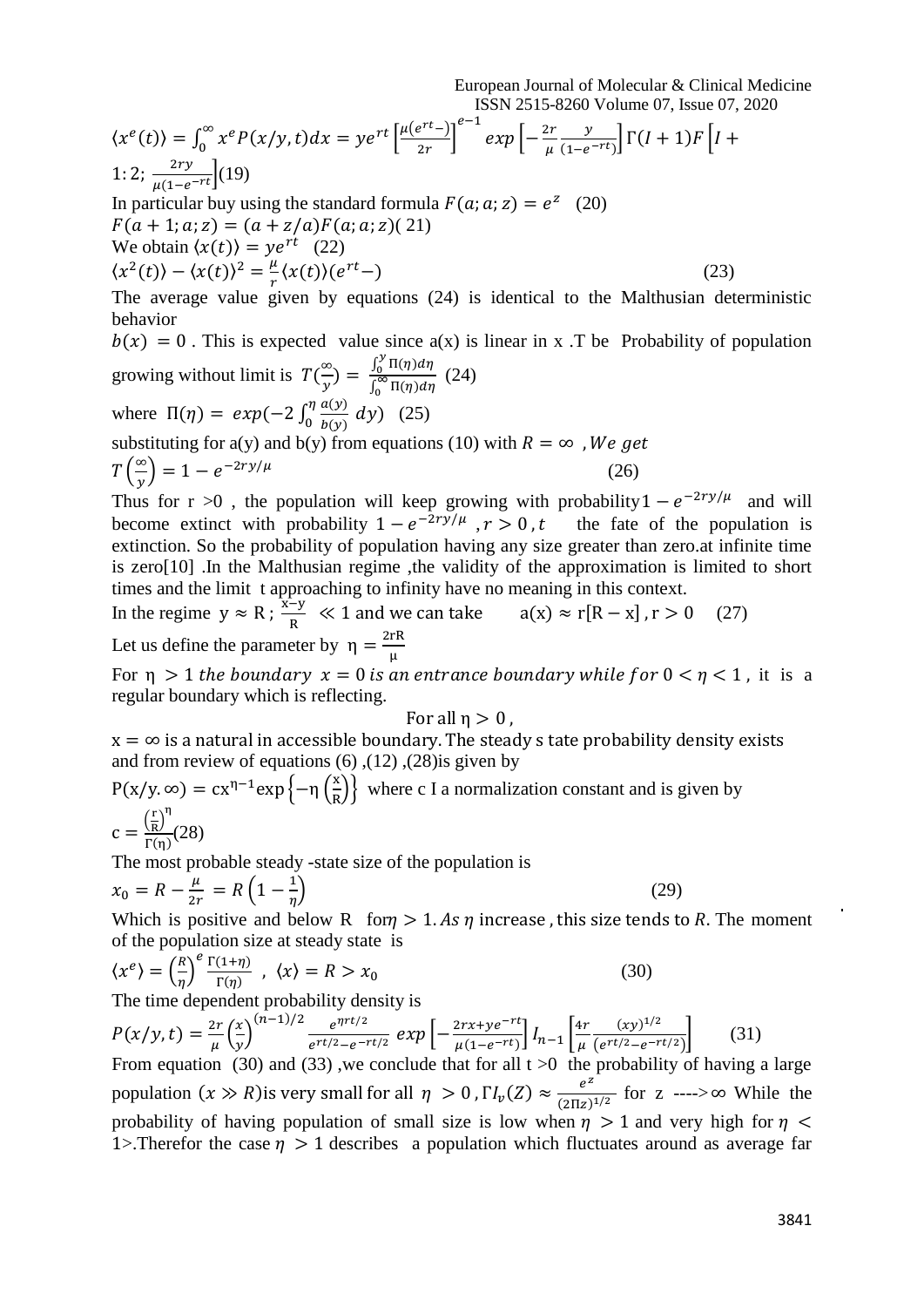from zero,and only in this case the approximation leading equation (28) a good approximation to the original process (11) using equation (21) the lth moment is given by

$$
\langle x^{l} \rangle = \left(\frac{\mu}{2r}\right)^{l} \exp\left[-\frac{2ry}{\mu(e^{rt}-1)} \frac{\Gamma(l+n)}{\Gamma(\eta)} F\left(l+\eta; \eta; \frac{2ry}{\mu(e^{rt}-1)}\right)\right]
$$
(32)

For  $l = 1,2$  using the equations (22), (23) we get from the above equation  $\langle x \rangle = R(1 - e^{-rt}) + ye^{-rt} = R - (R - y)e^{-rt}$ (33)

As expected, the average given by this equation indicated the deterministic behavior is obtained by solving the deterministic equation

$$
\frac{dx}{dt} = r(R - x) \n\langle x^2 \rangle - \langle x \rangle^2 = \frac{\mu}{2r} [(x) + ye^{-rt}] (1 - e^{-rt})
$$
\n(34)

In this variance we get the comparison to the zero value in the deterministic approach **3.Conclusion:**

We conclude from this model that present mathematical model lays emphasis on the protein loss depends upon the insect population and insect population depends upon the various environmental factors. We also study the change in the insect population in a randomly fluctuating environment on a success full colonized population .we discuss the change in net growth rate by stochastic models and changes in the death rate using and the model approximating the situationdescribes a population which fluctuates around as average far from zero.

## **References:**

[1] A.Prakash (2011) : "Population fluctuations of insect pests in stored paddy under natural and controlled condition". Oryza Vol. 18; (2011) pp 90-92.

[2] R.A Singh and Rizvi. : "Influence of certain paddy grain characters on in the infestation of S.C oliv. In storage." J. App. Zool. International Journal of Horticulture, (2018) Vol. 8, No. 9 doi: 10.5376/ijh.2(1);pp 39-42.

[3] Hand Vollmer Risken: :``The influence of higher order :contribution to the correlation function of the intensity fluctuation in a laser noise: threshold 2Physics –(1999) pp 205-210 [4] B.PKhare: Technical report on ``Insect Pests of stored grain and their control in Uttar Pradesh,India .Experimental station Project No A-306, Achrya Narendra Dev University of Agriculture and Technology, Ayodhya-(2018)

[5] M. O Ashamo: Insecticidal Potency of Newbouldialaevis Oil Extracts against Sitrotogacerealella , An Important Pest of Paddy Rice." International Journal of Horticulture, Vol. 8, No. 9 doi: 10.5376/ijh.(2018).

[6] Kant, N., Wani, M. A., & Kumar, A. (2012). Self-focusing of Hermite–Gaussian laser beams in plasma under plasma density ramp. *Optics Communications*, *285*(21-22), 4483- 4487.

[7] V.Pandey. (2005) : "Comparative resistance of paddy varieties to SitotrogaCerelellaoliver". Bull. Ent. Vol. 21(2005) pp 132-134.

[8] Singh, G., Gupta, M. K., Mia, M., & Sharma, V. S. (2018). Modeling and optimization of tool wear in MQL-assisted milling of Inconel 718 superalloy using evolutionary techniques. *The International Journal of Advanced Manufacturing Technology*, *97*(1-4), 481- 494.